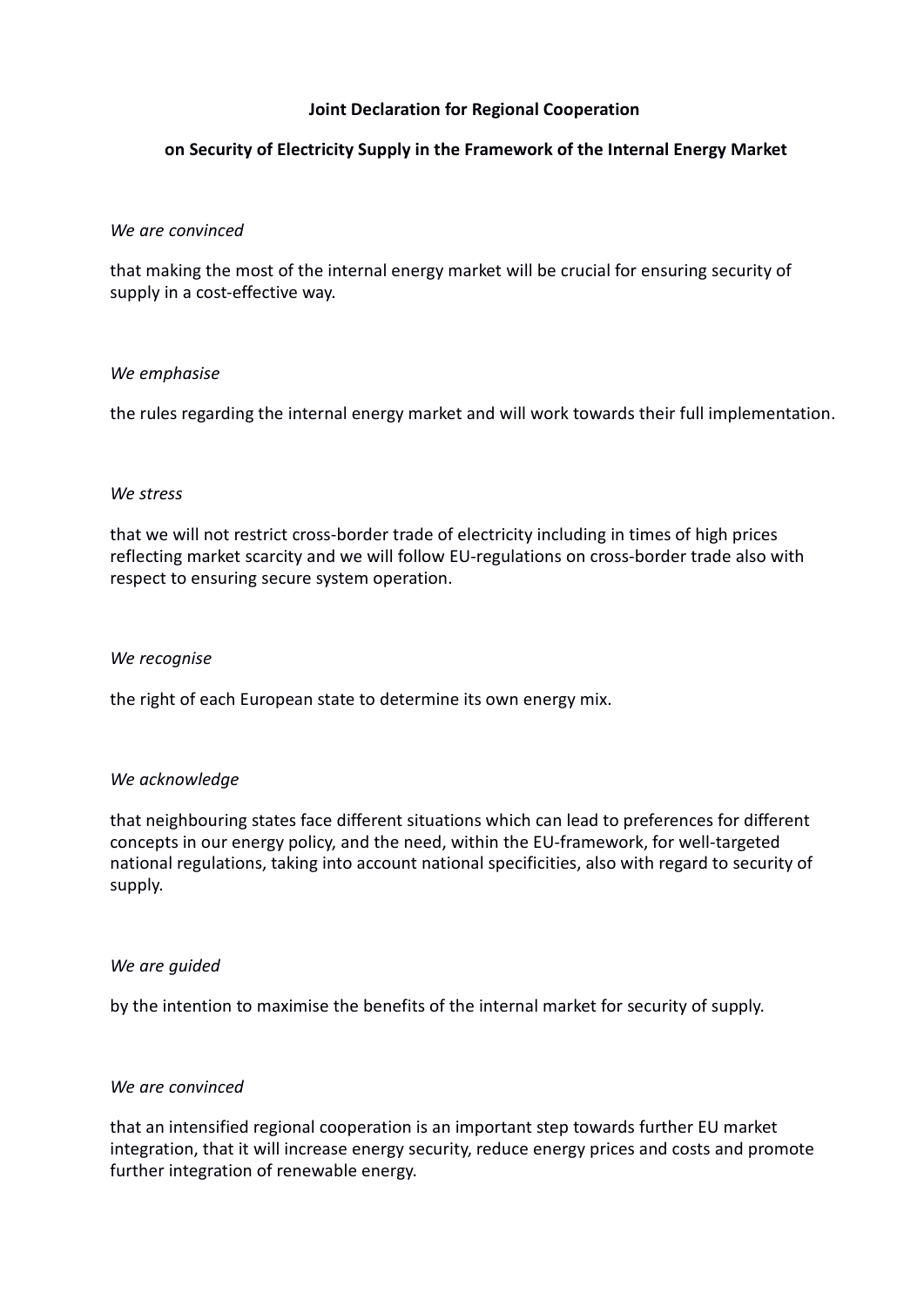## *We aim*

at identifying common approaches ("no regrets") even though we might not agree on all details or policy options.

## *We are guided*

by the intention to contribute to the further European market integration. We will implement this declaration in close cooperation with the European Commission and within regional initiatives such as the Pentalateral Energy Forum and based on their valuable work and input.

We therefore agree, as a starting point, on the following "no-regrets" for regional cooperation:

- We will improve cooperation among neighbouring countries as regards the main decisions on national energy policies with potential transnational effects.
- Policy interventions for security of supply should take into account cross-border effects and minimise possible market distortion.
- While acknowledging all European states' own responsibility as regards ensuring security of supply, we will develop a common methodology to assess generation adequacy; we will work towards further harmonisation of security of supply indicators and a common understanding of security of supply as well as towards a joint regional generation adequacy assessment, to complement the work carried out at national level.
- We will foster further market-coupling and increased cross-border trade based on flowbased capacity calculations and, as the case may be, based on Net Transfer Capacity. We will foster reinforcement of internal grid and interconnection capacity to overcome bottlenecks.
- We will not restrict cross-border trade of electricity including in times of high prices reflecting market scarcity and we will follow EU-regulations on cross-border trade also with respect to ensuring secure system operation.
- We will foster improved cross border capacity allocation and will work towards a coordinated implementation of the Regulation on Capacity Allocation and Congestion Management.
- We will foster further market integration of renewables in a coordinated way thereby also making use of different flexibility options.
- We agree that the flexibilisation of our energy system is a no-regret to cost-effectively improve energy security.
- We will analyse our new and existing national regulations, with the aim to minimise any negative impact on, and if possible increase, system flexibility ("flexibility check").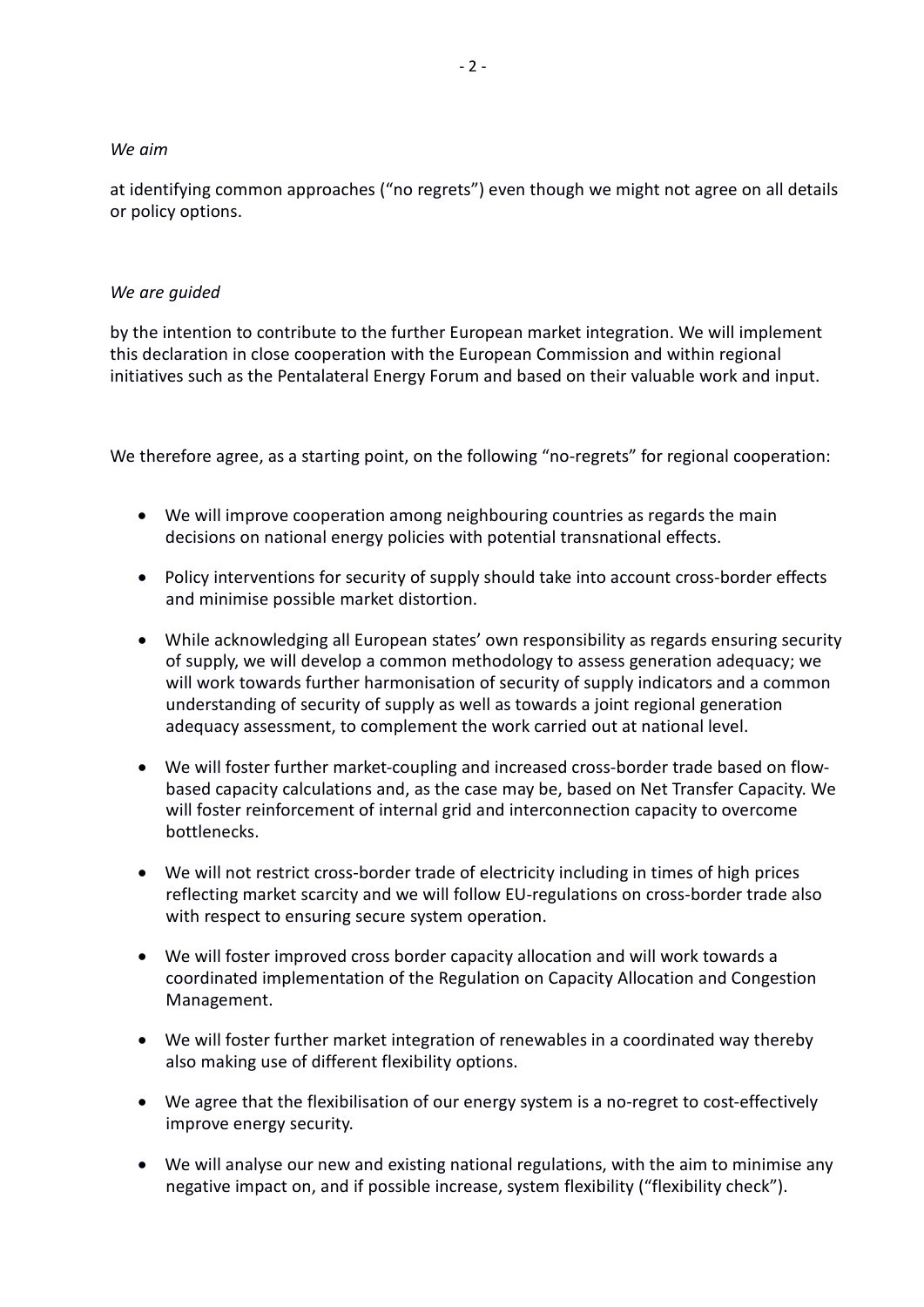- As a first step we agree on the following flexibility "no-regrets":
	- we will identify barriers for flexibility of supply and demand and seek to remove them in a coordinated manner;
	- we will develop demand side response and consider the potential of demand options from other sectors, such as heating and transport into the electricity system;
	- we will work towards ensuring an adequate level of short-term products;
	- we will allow flexible prices; we will particularly not introduce legal price caps and we will avoid that national measures have the effect of indirect price caps;
	- we will make sure that there is an adequate regulatory framework in order to ensure that balancing responsible parties will comply with their balancing obligations;
	- market parties, including producers of variable renewable energy, should react to market price signals;
	- we will support the cost-effective cross border integration of markets for ancillary services (in particular balancing energy).

We invite other European states to join this declaration.

*This Joint Declaration is not intended to create, modify or terminate any legally binding rights or obligations (under international law).*

*Switzerland reserves the endorsement of wording which explicitly refers to EU regulation until the conclusion of an electricity agreement between Switzerland and the European Union.*

Signed in Luxembourg on 8 June 2015.

For the Republic of Austria

For the Kingdom of Belgium